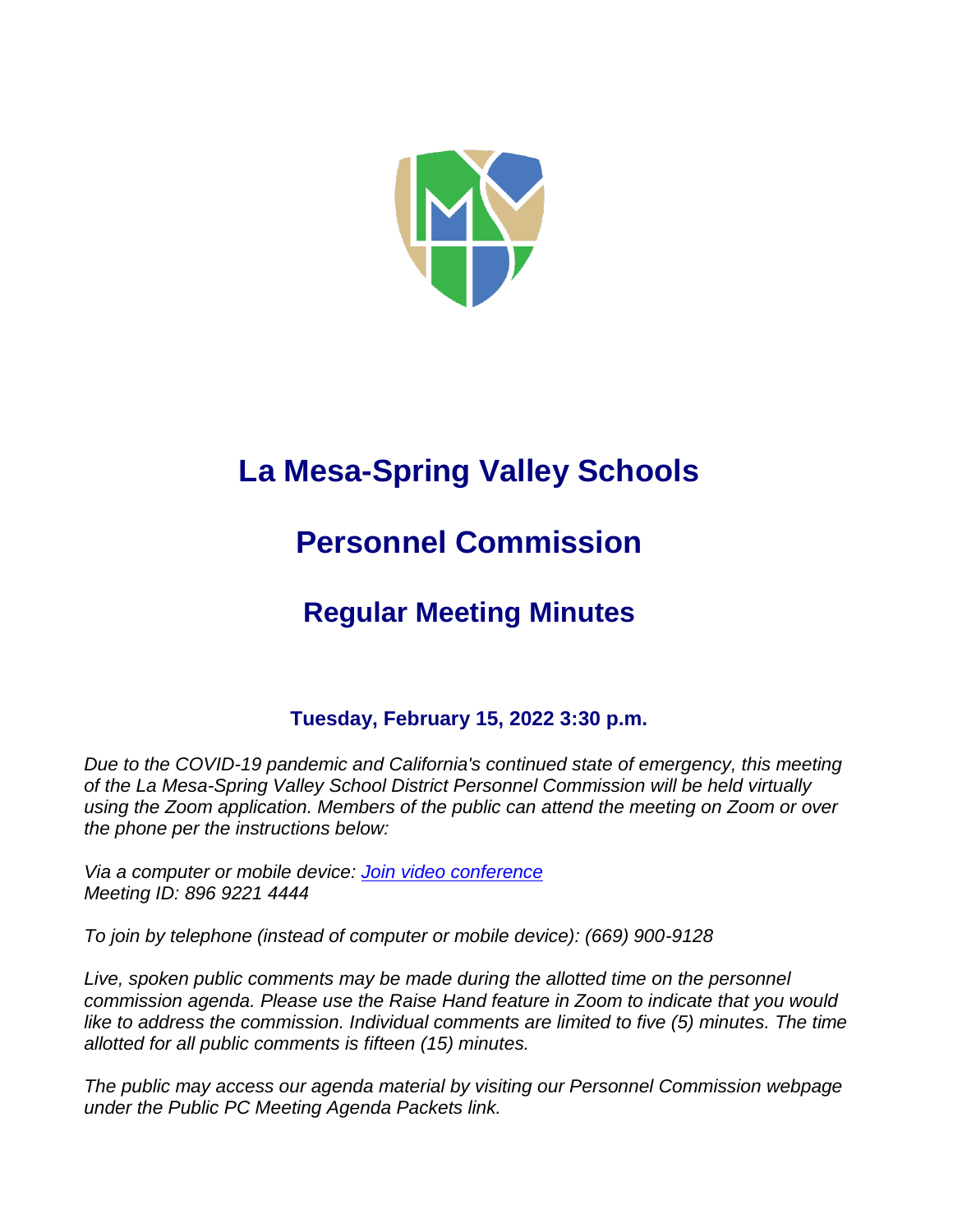*When there is a need for the Chairman to pass the gavel to a Commission Member, this action shall be automatic without need for a formal motion.*

#### *OPENING PROCEDURE*

- **1. The meeting of the February 15, 2022 was called to order at 3:31 p.m. by Commission Chair Jeremy Martinson.**
- **2. The Pledge of Allegiance was led by Vice Chair Steve Babbitt.**
- **3. Roll Call/Establishment of a Quorum**

| Jeremy Martinson, Chair   | present | absent |
|---------------------------|---------|--------|
| Steve Babbitt, Vice Chair | present | absent |
| Patricia Ridenour, Member | present | absent |

#### *ACTION SESSION*

#### **4. Approve the Agenda of the February 15, 2022 Regular Meeting**

*It was moved by Ridenour, seconded by Babbitt, to approve the agenda of the February 15, 2022 Regular meeting.* 

*Patricia Ridenour-Aye Steve Babbitt-Aye Jeremy Martinson-Aye Passed with three Ayes*

#### **5. Approve the Minutes of the January 18, 2022 Regular Meeting**

*It was moved by Babbitt, seconded by Ridenour, to approve the minutes of the January 18, 2022 regular meeting. Steve Babbitt-Aye Patricia Ridenour- Aye Jeremy Martinson-Aye Passed with three Ayes*

#### **6. Adoption – Resolution 21 – 22 – 05 to Permit Temporary Teleconference Meetings During Identified State of Emergency Pursuant to AB 361 and Government Code 54953 (e)**

*It was moved by Babbitt, seconded by Ridenour, to Adopt Resolution 21-22- 05 to Permit Temporary Teleconference Meetings During Identified State of Emergency Pursuant to AB 361 and Government Code 54953 (e) Steve Babbitt-Aye*

*Patricia Ridenour- Aye Jeremy Martinson-Aye Passed with three Ayes*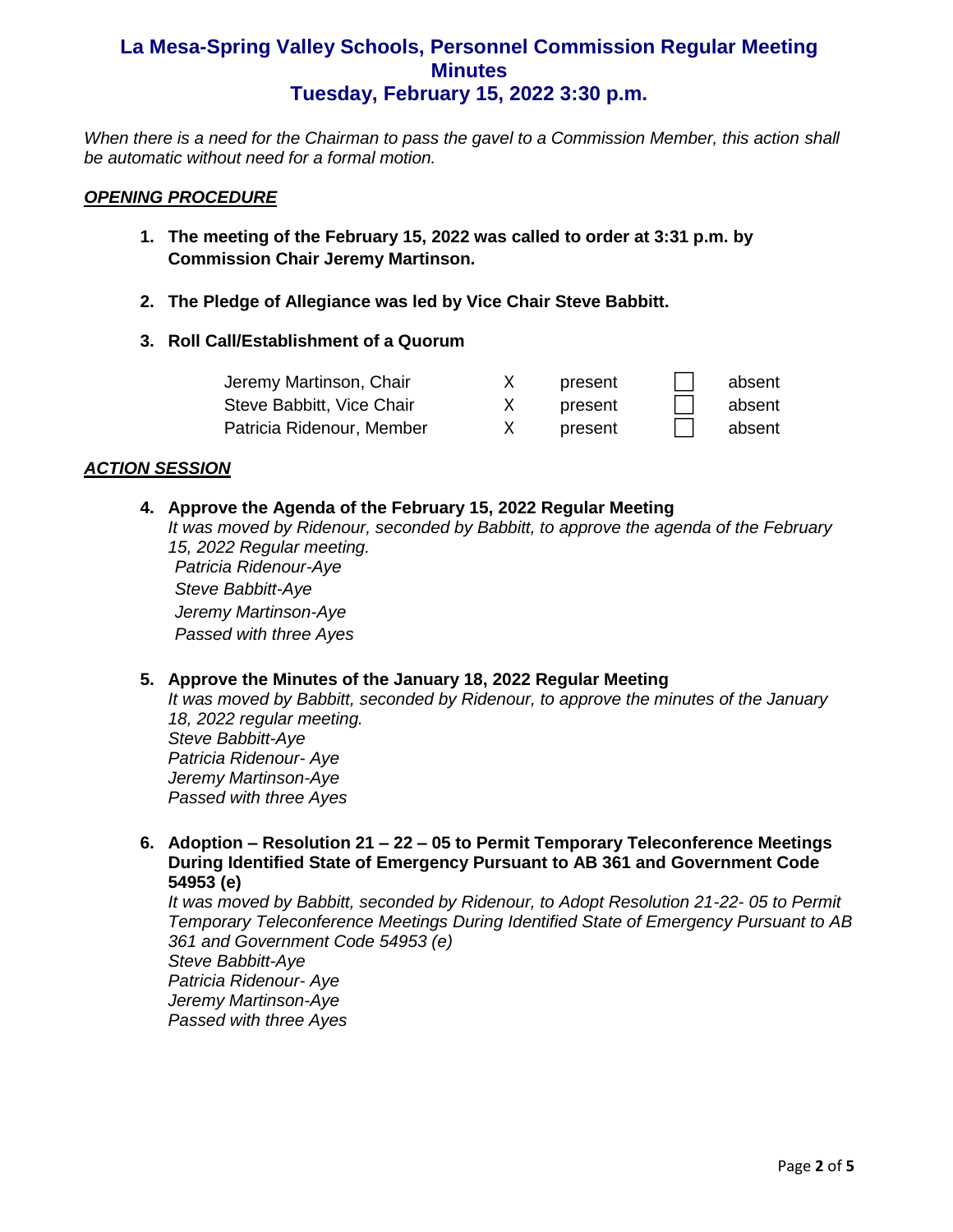#### *INFORMATION SESSION*

**7. Items from the Floor**  *None*

#### **8. Information Items**

- District Update
	- **EXECTS:** Assistant Superintendent, Human Resources, Dr. Meg Jacobsen
		- Assistant Superintendent, Business Services, Jennifer Nerat, expressed her appreciation for the collaboration with PC staff and for making magic happen when filling so many vacancies. Nerat continued; and advised it is challenging to fill vacancies in this labor market. Nerat thanked the PC staff again. In addition, Nerat advised there has been a lot of good news from the Governor. However, more money means more staff, which brings challenges when staffing for new programs that will hopefully come to fruition.
- CSEA Update Chapter 419 President, Ahmad Swinton No update
- Personnel Update Director, Classified Personnel, Andrea Rivera, advised it is time again to select a Classified Employee of the Year. She and Ali Junker, HR Analyst, are working with Classified Staff Council representatives to select site and department classified nominees. Rivera added this is always an exciting time of the year because it allows us to honor one another for all of the amazing work our classified peers accomplish. Rivera also advised, they are not requiring a minimum in terms of years of service for district-level submissions but for consideration at the county level, employees must have been employed with the district for five years.
- Personnel Commissioner Update Personnel Commissioners No update

#### **9. Information Items**

- Tina Cano, HR Specialist, advised they currently have 13 open recruitment with most of them being continuous. In addition, Cano added she is staying very busy with various written and oral examinations as they have been holding exams for Paraprofessional-Special Education and Paraprofessional-Preschool almost every week. Cano also advised, she will be wrapping up the 3rd round of oral exams for Executive Director, Facilities Management on Wednesday and she is hopeful she is able to secure panel members in the coming week or so for the Supervisor, Facilities & Custodial services and Gardener classifications.
- Ali Junker, HR Analyst, advised there has not been a significant change as far as the Paraprofessional-Special Education recruitment is concerned as there are still low numbers of applicants, and thankfully, Cano holds exams frequently. They try to hold at least two written exams weekly; one in the morning and one in the afternoon - to maximize possible participation. They have now filled 46 vacancies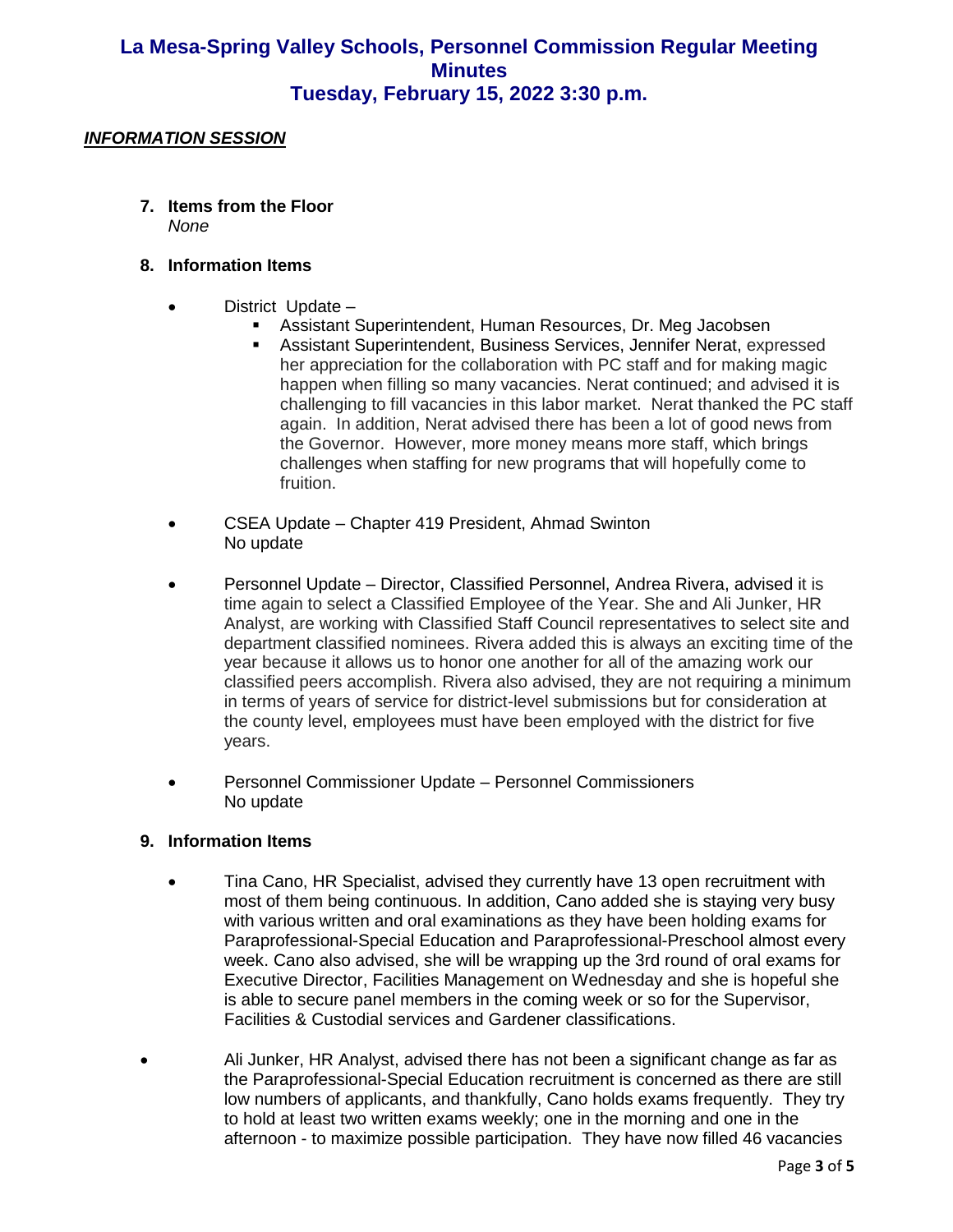and have 19 approved to fill. Junker also advised she has been working diligently on their classification and reclassification work. She is currently working on several other cases aside from Ramona Aguirre's reclassification, on agenda. Junker added, she is working on a unique case of a child nutrition worker possibly working out of class; where the incumbent works at a site that is not one of their sites. The PC team conducted a site visit and she created follow-up questions and is currently going back and forth for clarification purposes prior to completing her analysis. In addition, she advised she is in the beginning stages of two other reclassification requests, a request from a manager for a new classification, and two more reclassification requests that are on deck when she is able to get to them. Junker advised she is working on a salary survey for the instruction job family which includes the paraprofessionals and the ESS family among other classifications. She added, this is one of the job families impacted considerably by the minimum wage increase.

#### **10. Next Meeting Date: Tuesday, March 15, 2022 – 3:30 p.m.**

#### *ACTION SESSION*

**11. Approval of the Reclassification of Ramona Aguirre, Office Assistant II, to Student Data Technician, per Ed Code Section 45285 and PC Rules and Regulations 30.300.2 to 30.300.4, to be Effective July 1, 2020.**

*It was moved by Ridenour, seconded by Babbitt, to approve the Reclassification of Ramona Aguirre, Office Assistant II, to Student Data Technician, to be Effective July 1, 2020.*

*Patricia Ridenour-Aye Steve Babbitt-Aye Jeremy Martinson-Aye Passed with three Ayes*

#### **12. Approve the Following Examination Announcements**

- **Gardener**
- **Library & Learning Resources Technician**

#### • **School Office Assistant-Bilingual**

*It was moved by Ridenour, seconded by Babbitt, to approve the Examination Announcements. Patricia Ridenour-Aye Steve Babbitt-Aye Jeremy Martinson-Aye Passed with three Ayes*

#### **13. Approve the Following Eligibility Lists**

- **Campus Attendant-LMAAC**
- **Extended School Services Recreation Attendant**
- **Health/Attendance Technician**
- **Occupational Therapist**
- **Paraprofessional-Preschool**